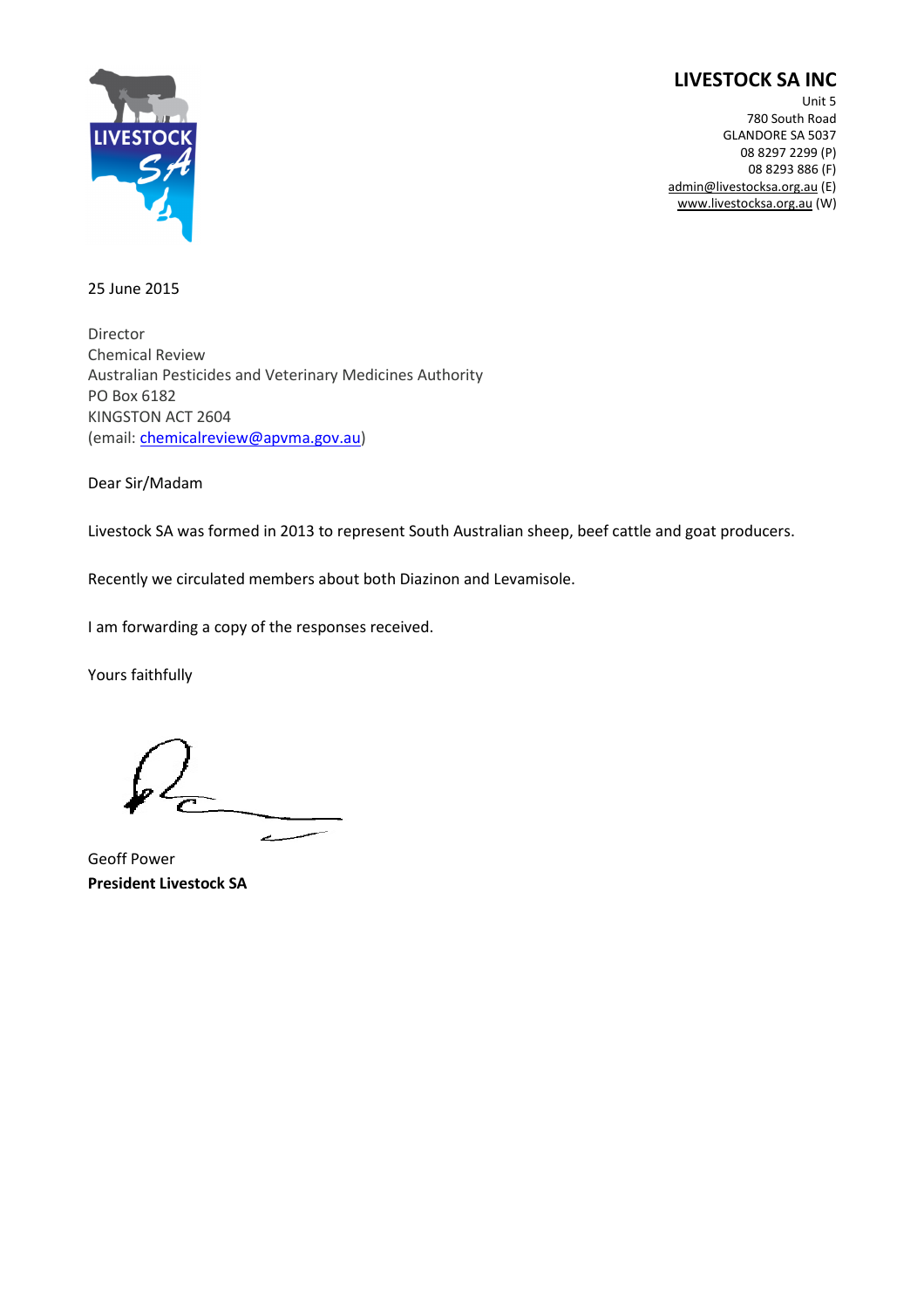## **Diazinon**

- "Diazinon is still the key. At 5c a dose to kill lice versus the next chemicals from 60-120c it is still the clear winner."
- "I would like to see Diazinon reconsidered with restrictions as it is a cheap effective chemical for lice control. Eureka Gold still has a portion of Diazinon but it is" watered down" somewhat to what it used to be and there is the opportunity for contract cage dippers to use the product under license. However, even with a ChemCert certificate it is unavailable for sheep producers."

## **Levamisole**

In relation to Levamisole, there was a much stronger response –

- "We still use it. It is one we come back to every few years, as it is cost effective, and is a "break" from other drenches. It is a useful addition to the many others, but, as usual, is often over-used, giving rise to resistance issues."
- "I would be absolutely filthy if they cut lev. It is the main drench we use to control nematodirus in merino weaners that are trail fed with grain. Nem's are shed live from the butt and are beginning to cause major problems in our herd and others I have spoken to. Vets and animal health consultants in the past have brushed nems off as more of a secondary worm but young susceptible stock get absolutely smashed in my experience with worm burdens as little as 30 eggs per gram. When I have zero trich's/ostertagia I always use levamisole as it costs me 3 cents a dose as opposed to 33+ for a abamectin/bz/lev mix combo (mix it myself as it saves additional 20-50c a dose). Levamisole is the only drench that is 100% effective with no known resistance to nematodirus worms that I'm aware of. LEV is used in combination with many drenches and as it is cheap it provides farmers with effective but still cheap alternatives before being forced to adopt the expensive new age drenches which cost 100c+ a dose. "
- "Levamisole is one of the key drenches I use on our farm and a major reason when used in combination with rametin that we sit in the top 1% in high rainfall zones for least chemical intervention and 5% for parasite resistance. Given that 10 years ago our farm was a major offender for chemical resistance (a direct result from previous expert advice) this is a very strong reason to maintain lev on the APVMA register."
- "We should not forget that Levamisole is now a key product being used in cattle drenches (Elclipse) to help prolong macro lactic (ML) based drenches."
- "I believe that Levamisole as a single active component is still very useful for the control of the Nematodirus species of worms, as well as being a useful component in combination drenches. I would like to make the following observations.
	- 1. Levamisole is a very effective anthelmintic against Nematodirus species worms.
	- 2. It is a very cheap product compared to other available drenches.
	- 3. Nematodirus worms cause significant production loss in young animals, despite previous opinions that they were not a significant problem in Australian conditions. They have long been recognised as a problem in Europe.
	- 4. They may very well become a much more recognised problem in future if "confinement feeding" and "trail feeding" are more widely adopted in the sheep grazing industry, as many advisors are recommending.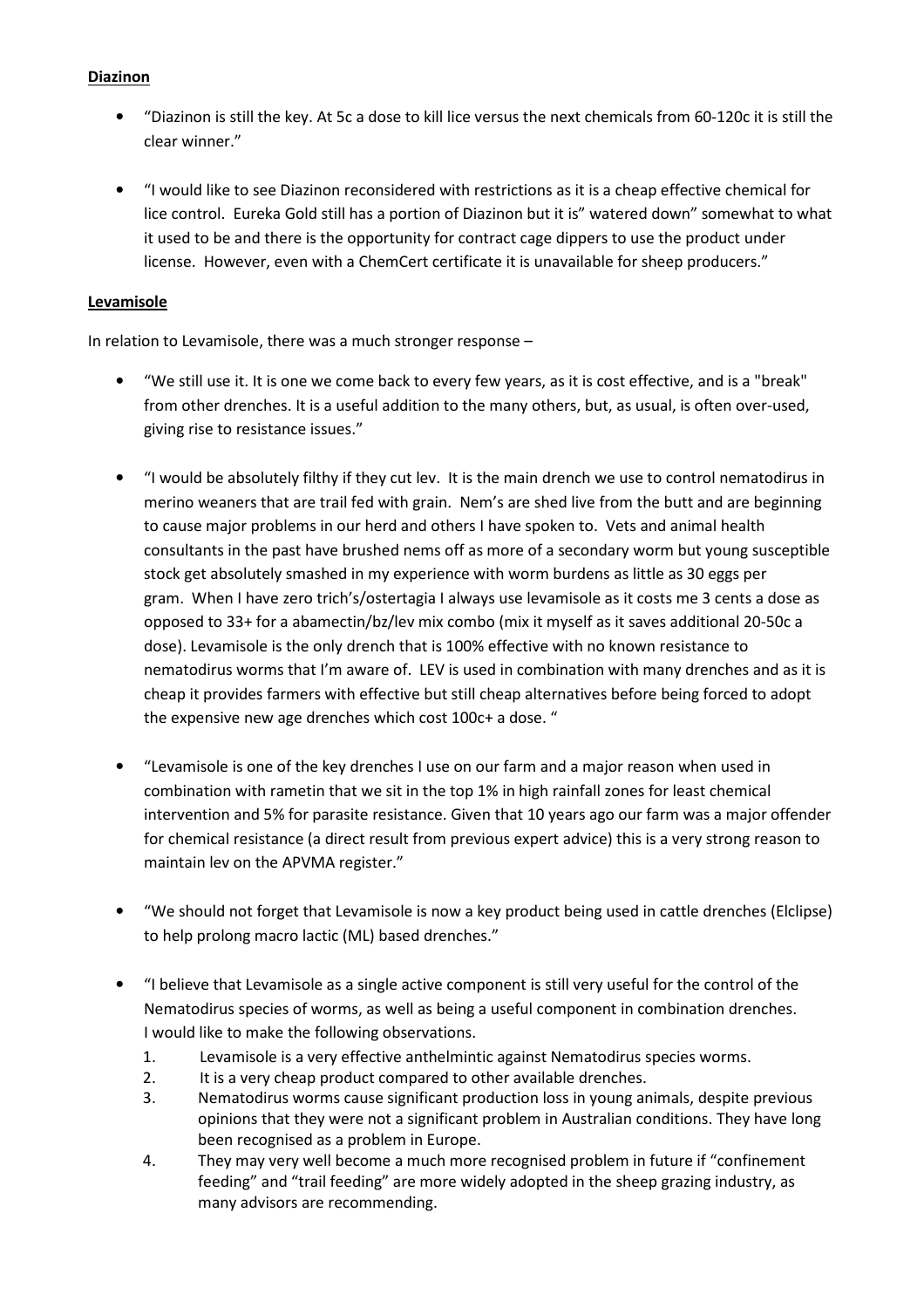- 5. They are often a problem in summer and autumn when the other species that are mostly a winter problem are not normally requiring treatment.
- 6. It is very well documented that exposing worms to un-necessary drenches is one of the main causes of emerging drench resistance.
- 7. Most worm control programs advocate regular monitoring of worm egg counts before drenching to see if the burden is high enough to indicate that a drench is necessary
- 8. Worm egg counts will identify which species are present, which can assist in the choice of a suitable treatment product.

Based on these points, and especially points 6 & 8 it makes no sense to use a class of drench that may lead to resistance and extra running costs in future at a time when a very cheap alternative will solve the problem.

I believe that for those producers who have a problem with Nematodirus worms, the loss of Levamisole as a drench would be contradictory to a lot of the advice that parasite advisors have been advocating as best practice worm control. Levamisole must be retained as a parasite control chemical."

• "The most important reason for using Levamisole in our sheep farming system is that it enables us to effectively and cheaply control the Nematodirus species of internal parasites in our young sheep (weaners) during summer without building up resistance to the broad-spectrum drenches which are crucial for the management of other production-limiting worms which challenge all classes of sheep during the 'green feed' period of the year, especially black scour worm (Trichostrongylus spp.).

In our relatively high rainfall/long growing season environment, we normally drench all sheep two or three times per year with abamectin mixed with 'combi' ( a combination of white drench (Bendimazole family) with Levamisole) to combat the 'normal' class of internal parasites which are ingested as larvae on the green pasture feed being consumed. The final drench is in early summer (commonly referred to as a 'Summer drench') to clean out most (or all) of these worms in the sheep before the dry summer period during which there is minimal further pick up of larvae. The worm egg population in faecal pellets on the ground is greatly reduced during the hot summer, with minimal shedding of new eggs from grazing sheep.

Nematodirus is a completely different challenge, as re-infection of sheep occurs readily during the hot summer period by ingestion of worm eggs contained in faeces and hatching of these eggs in the stomach of the sheep. Nematodirus eggs also have a thick shell which resists desiccation by the sun and reducing the effectiveness of the traditional 'summer drench'. Weaners pick up pellets of faecal material as they eat trail-fed grain and are quickly re-infected after drenching.

With an increased uptake of 'confinement' feeding in the sheep industry the Nematodirus species may well be an emerging parasite of considerable significance.

Fortunately, Nematodirus does not appear to significantly affect the health of grown sheep which have developed an immune system resistance to internal parasites. If not treated, Nematodirusinfected weaners soon begin scouring, cease weight gain and many will lose weight and die if the treatment is not carried out in a timely manner. My understanding is that there are no recorded cases of Nematodirus species showing resistance to Levamisole.